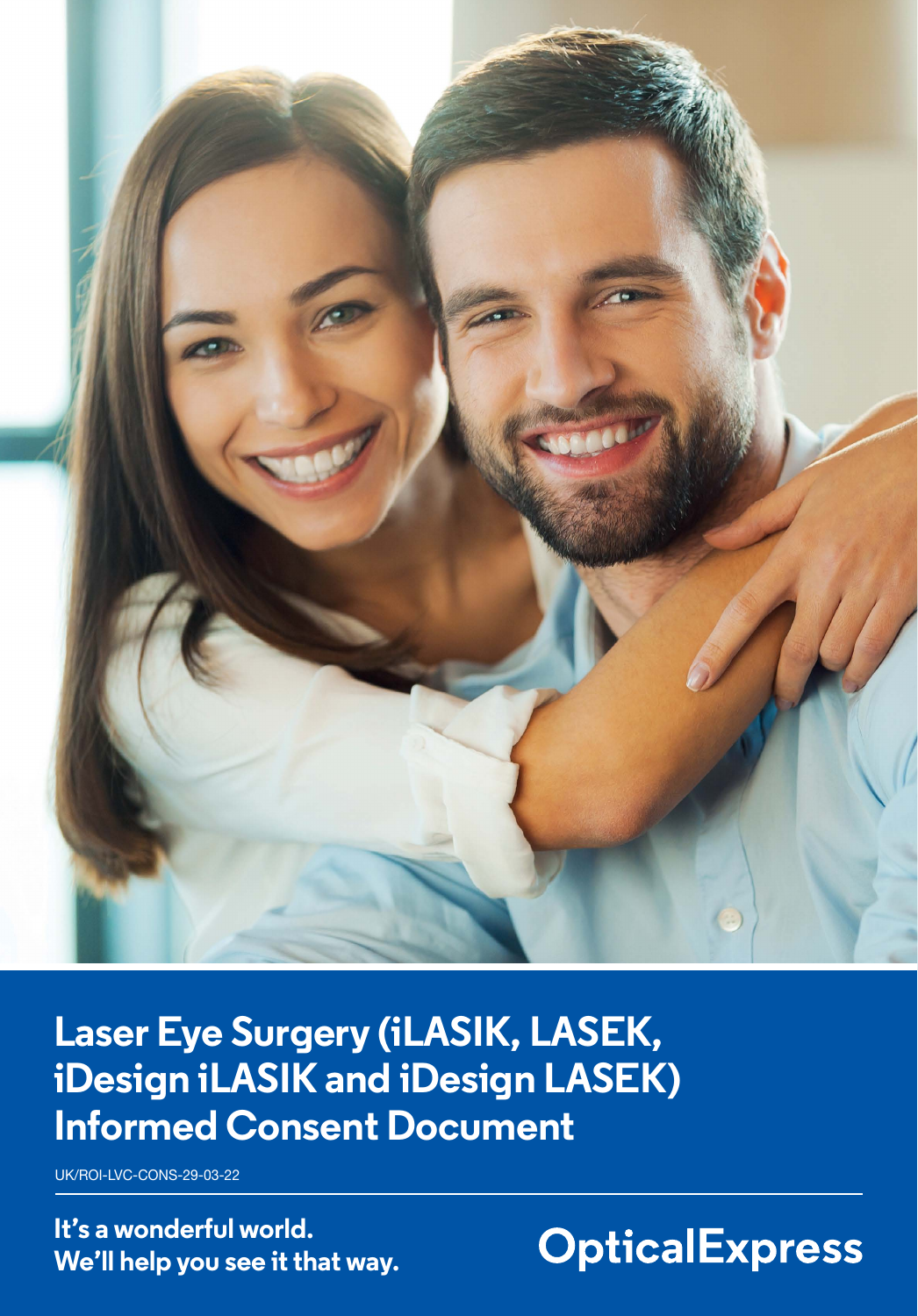# **Laser eye surgery (iLASIK, LASEK, iDesign iLASIK and iDesign LASEK) Informed consent document**

**This document is a legal document. You need to sign it to give the surgeon your written permission to treat you. It is important that you bring this document with you on the day of your treatment. If you do not understand anything in this document, please ask us for more information.**

| $\mathbf{E}_{\mathbf{M}}$ (as even) to be treated: $\mathbf{D}_{\mathbf{M}}$ and $\mathbf{L}$ and $\mathbf{L}$ |  | Dath avenue to he     |
|----------------------------------------------------------------------------------------------------------------|--|-----------------------|
| Patient's name:                                                                                                |  | Patient's central ID: |

**Eye (or eyes) to be treated:** Right eye  $\Box$  Left eye  $\Box$  Both eyes to be treated on the same day:  $\Box$ 

# **Informed consent**

# **Background information**

We aim to work in partnership with our patients to make the right clinical decisions. In this document we tell you about the benefits, potential risks and alternative treatment or vision correction options to laser eye surgery.

At Optical Express we believe that by complying with the requirements of the applicable regulatory bodies, such as the General Medical Council (GMC) in relation to refractive surgery; working collaboratively with our International Medical Advisory Board (IMAB); and by only working with highly skilled and experienced surgeons and multi-disciplinary support teams, we can safely deliver refractive surgery.

This document, along with the other information that you received at and during your consultations, is designed to make sure that you fully consider the benefits and potential risks of the surgery for which you have been scheduled and make an informed decision in accordance with guidance such as the General Medical Council's 'Good Medical Practice' and 'Consent: patients and doctors making decisions together' guidance.

# **Please initial each point below to confirm that you understand the information.**

Your surgeon will make a final decision on whether or not you are suitable for treatment after carrying out a careful and thorough examination, discussing all aspects of the treatment with you and considering your optometrist's opinion. The surgeon's decision will be based on your individual needs.

Your Surgeon may elect to postpone your procedure to a future day should they believe that additional diagnostic tests or additional medical specialist support is required to allow delivery of your treatment.

You may wish to tell your GP that you are considering laser eye surgery, as they can give you independent medical advice.

If you have any questions about your treatment, you should ask your surgeon before you sign this document and understand this is a very important decision. We are always happy for patients to call us or attend the clinic for further clarification.

#### **I have read and understood the points discussed in this section.**

| Write your initials here: |  |
|---------------------------|--|
|---------------------------|--|

Before your treatment you must tell your surgeon if any of the following apply.

- You have any general health conditions, including back problems, claustrophobia or other psychological conditions (including any history of anxiety or depression).
- You are taking or using any medications, eye drops or supplements, including vitamins or nutritional supplements you have bought 'over the counter' without a prescription.
- Your current or planned occupation prevents you from having laser eye surgery.

It is vital that you have fully and accurately filled in the health and lifestyle questionnaire you received at your pre-treatment consultation before you meet your surgeon for treatment. The information in this document is extremely important as it will help your surgeon to decide whether or not you are suitable for treatment.

# **I have read and understood this section and have met all the conditions.**

| Write your initials here: |  |
|---------------------------|--|
|---------------------------|--|

# **General information**

There are two types of laser procedures used to correct vision: LASIK (laser in situ keratomileusis) and LASEK (laser epithelial keratomileusis). They are both intended to reduce or eliminate the need for you to wear glasses or contact lenses. The effects of both types of laser procedures are permanent and cannot be reversed.

The main difference between the two types of laser procedures is that LASIK treats the inner layers of the cornea whereas LASEK treats the outer layers (near to the surface).

Both procedures are explained in more detail in the information you received at your pre-treatment consultation.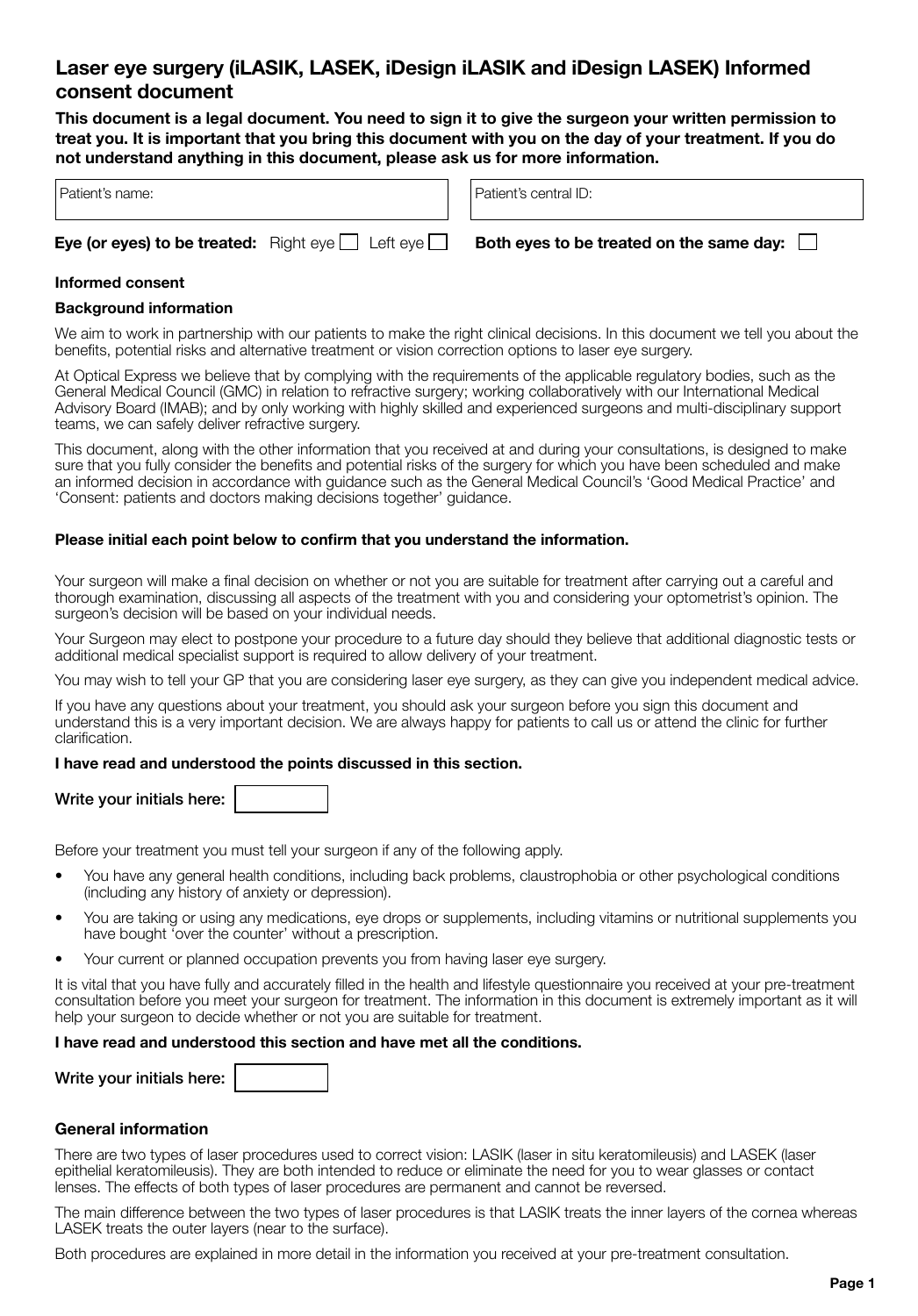The results of the LASIK and LASEK procedures are equally effective. Most of the risks and side effects are also similar, but there are some characteristics that are unique to each procedure.

LASEK involves gently moving the outer protective layer of the eye (the 'epithelium'), using a diluted alcohol solution (ethanol 18%). This protective epithelium regenerates (grows back), typically within three to four days after your treatment. Ethanol is used routinely and safely in this way for LASEK procedures worldwide. However, ethanol is not licensed for use as an eye drop and by signing this informed consent document you are also agreeing to ethanol being used during your treatment.

In line with industry standards in the case of LASEK, if you have a moderate or high prescription, your surgeon may decide to use an anti-haze agent (mitomycin C) during your treatment,to reduce the risk of you developing corneal haze (frosty or hazy vision). Mitomycin C has been used for many years in ophthalmic surgery, but is not licensed for this use. By signing this informed consent document you are also agreeing to mitomycin C eye drops being used during your procedure should your surgeon believe their use is in your best interests.

#### **I understand that anaesthetic eye drops are used during the procedure to reduce any sensation and a lid holder (speculum) is used to prevent my eyelids from closing. In rare cases (less than 0.05%), this may slightly alter the position of the eyelids in the short to long term after the treatment.**

**I understand the above and all of my questions have been answered.**

| Write your initials here: |  |
|---------------------------|--|
|---------------------------|--|

#### **Medical Evidence and Outcomes**

There is a significant amount of medical evidence which shows that laser eye surgery is safe and effective. However, it is not possible to absolutely guarantee that laser eye surgery will improve your vision or that you will not need other types of treatment to improve your vision.

Due to potential variances in healing patterns and other aspects of surgery, we may not fully achieve the desired result from the treatment you are scheduled for, after a single procedure. There is a low risk that you could still be short-sighted, long-sighted or have astigmatism and may need to wear glasses or contact lenses, or have more surgery. More than 98% of patients do not require any further treatment. Up to 2% of patients that have a primary procedure will go on to have a secondary procedure within the first twelve months. Less than 0.3% of patients will require additional vision correction to drive legally after their primary procedure.

Laser enhancement surgery may be possible when your prescription is stable, there is enough corneal tissue available and there are no medical reasons why further laser eye surgery could not be safely carried out. We normally consider laser enhancement surgery three to six months after your' initial laser eye surgery procedure.

Although we confirmed that your prescription was stable at the time of your pre-treatment consultation, it is still possible for you to naturally develop further short-sightedness, long-sightedness or astigmatism over time after treatment, even if the treatment is successful in correcting your vision. The majority of patients will have no change in their vision, with their prescription remaining stable in the long term.

Laser eye surgery will not correct other causes of poor vision such as amblyopia ('lazy eye'), glaucoma, diabetes or agerelated macular degeneration.

**I understand that, after having laser eye surgery, it is possible that in the future I may develop eye conditions that are unrelated to, and not caused by, laser eye surgery, such as glaucoma, eye muscle imbalances, cataracts, age-related macular degeneration and other conditions of the retina.**

**I understand the above and all of my questions have been answered.**

Write your initials here:

#### **Presbyopia / Monovision**

When we are young, our eyes can focus at all distances, from very distant objects to very near objects (like an auto-focus camera). This ability to focus weakens throughout life, due to natural ageing of the eye. From about the age of 40, this loss of near focus begins to affect our ability to read and see close-up things clearly. This weakening continues until we are about 60 years old, at which time we have almost no ability to change focus.

The loss of ability to focus results in the need for near vision glasses, even for people who have previously had excellent distance and near vision without glasses. This process (called 'presbyopia' or 'dysfunctional lens syndrome') happens toeveryone.

People with presbyopia usually need bifocal, varifocal or separate reading glasses to see clearly at close range. If you are short-sighted, you can compensate for this loss of near focus simply by taking off your glasses or taking out your contact lenses. If you are short-sighted and choose to have both eyes treated to give you the best distance vision, you will lose the ability to compensate for your loss of near focus.

The most important thing to remember is that, if you have presbyopia and choose to have both eyes treated to give you the best distance vision, you will need to wear glasses for most near-vision activities after treatment, not just reading. This includes most close-up tasks that you can touch within arm's length, such as using a computer, looking at your mobile phone, applying make-up, reading a menu and so on.

An alternative method of treatment for patients with presbyopia is a technique called 'monovision', where one eye is treated to give you the best possible distance vision, and the other eye is treated to give you the best possible near vision.

The possible advantage of this technique is that it gives you a better range of vision and reduces the need for glasses.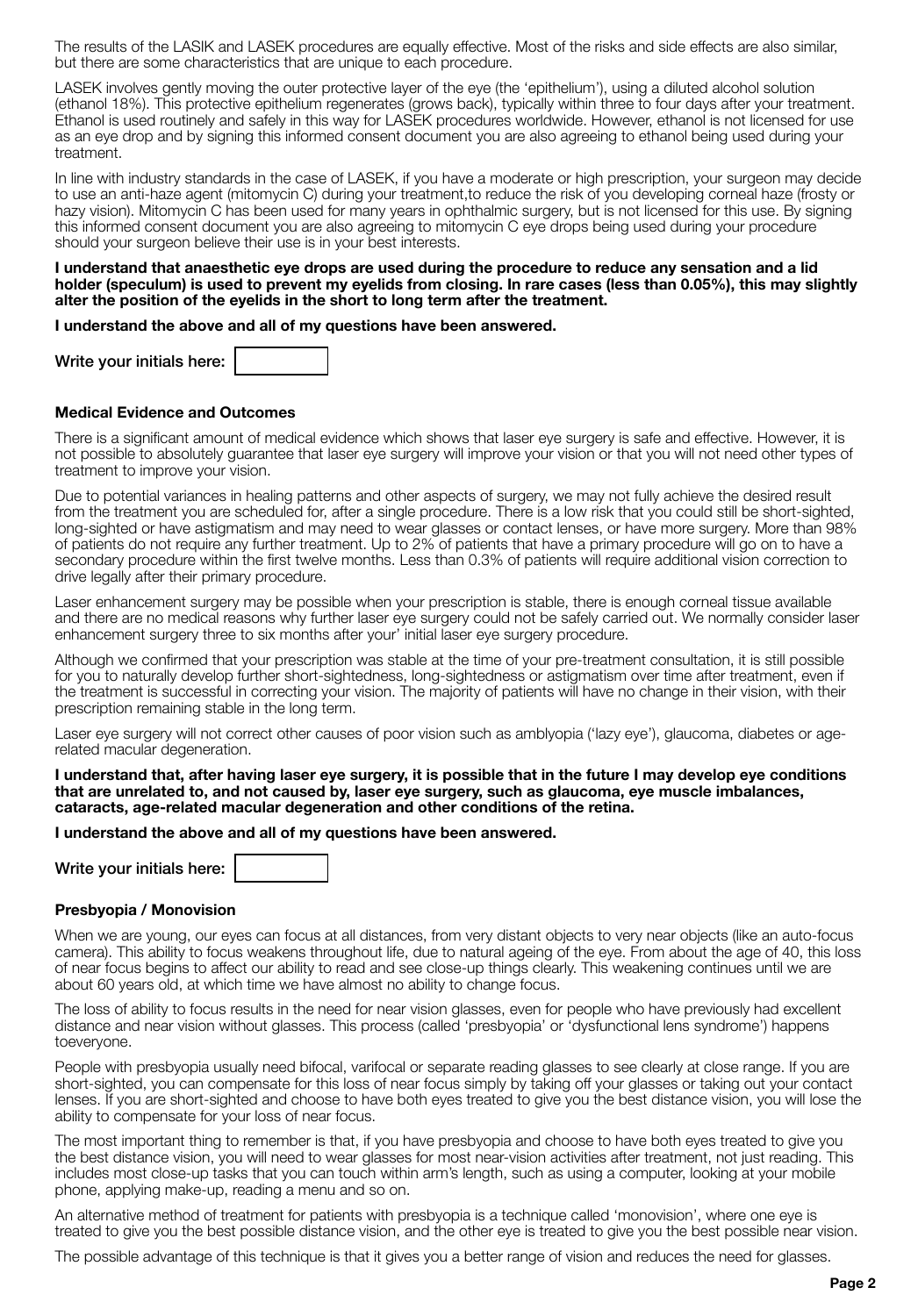The combination of a distance eye and a reading eye may allow you to see clearly at both far and near distances without glasses. Monovision has been used successfully for many contact lens wearers.

It can also take some time for your eyes to adapt to monovision and you may still need glasses for certain tasks. If your eyes do not adapt, it may be necessary for you to have further treatment.

#### **I understand the above and all of my questions have been answered.**

Write your initials here:

#### **Wavefront iDesign technology**

There is more information about wavefront treatment in the information you received at your pre-treatment consultation. Wavefront treatment is a more advanced laser technique for correcting vision. It is safer and can provide better results by correcting both your prescription and subtle visual imperfections in the eye. Studies have shown that wavefront treatment reduces the risk of night glare and increases your chances of achieving better-quality vision.

Wavefront treatment has the same surgical and healing risks as the other treatments described in this document. iDesign technology is an advanced technology used to further improve the clinical outcomes of wavefront treatment.

#### **I understand the above and all of my questions have been answered.**

Write your initials here:

# **Alternatives to laser eye surgery**

Laser eye surgery is an elective procedure. This means you can choose whether or not to have it.

There are other ways to correct your vision, some of which involve surgery and some which do not, including glasses, contact lenses, refractive lens exchange and another type of lens surgery, which may be able to help your condition.

It is important to put the recommended procedure into context. A range of potential complications can occur with all forms of vision correction, including contact lenses. The risk of developing an eye infection associated with daily wear soft contact lenses is around four times greater per year of wear than for example LASIK. With extended wear lenses, the risk is around twenty times greater. These contact lens associated risks of infection are greater than the risk of infection associated with laser eye surgery. In addition, contact lenses are a single use plastic and, in a disposable format, carry a significant environmental risk. In respect of glasses, these carry risks associated with trauma and falls, which ultimately can lead to serious health concerns.

You have received this document because we have recommended laser eye surgery as the best procedure to meet the goals you have identified during your consultation. However, if you would like more information about other treatment options, please ask us.

#### **I understand that there are alternatives to laser eye surgery. I understand that laser eye surgery is an elective procedure and that I do not have to have treatment.**

#### **I understand the above and all of my questions have been answered.**

Write your initials here:

#### **Development of cataract**

Cataract develops when the natural lens inside your eye becomes discoloured and cloudy and reduces your vision. Patients aged 60 or older have a higher risk of developing cataracts than younger patients. This is a natural ageing process that happens in everyone, but progresses at different rates in different people. It is impossible to predict the age at which cataracts will begin to affect your vision. Some people never get to a point where cataracts affect their vision.

Laser eye surgery does not cause cataracts or affect the process of cataracts forming. It is possible that you could develop cataracts as part of the natural ageing process, after having laser eye surgery, even if there were no signs of cataracts at your pre-treatment consultation.

The treatment for cataracts is cataract surgery. This is a surgical procedure during which the natural cloudy lens is replaced with a clear artificial lens that is implanted inside the eye.

Because the risk of cataracts increases when you reach the age of 60, it is important to understand that there is an alternative treatment to laser eye surgery which also prevents cataracts. The treatment is called 'refractive lens exchange' (RLE), and is a form of intraocular lens (IOL) surgery.

The advantages of RLE are that it will permanently correct your vision (like laser eye surgery) and it will prevent you from developing cataracts later in life. Like all forms of medical procedures and vision correction solutions there are some potential risks as well as advantages.

**I understand the issues relating to cataracts, and that RLE is an alternative to laser eye surgery. All of my questions have been answered. I would like to go ahead with laser eye surgery, which is the procedure that has been recommended for me, instead of RLE surgery.**

**I understand the above and all of my questions have been answered.**

Write your initials here: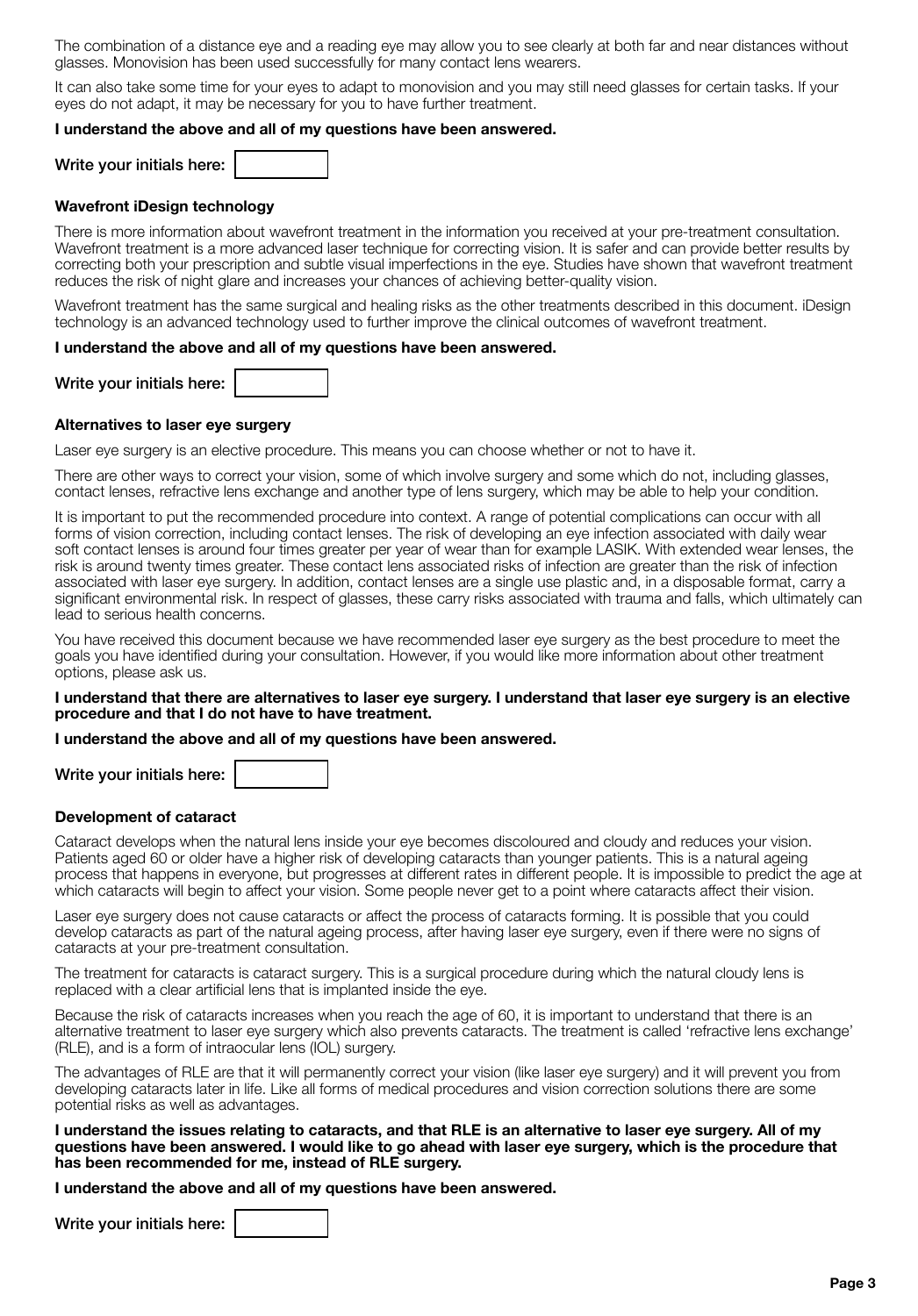# **Complications and side effects**

During the first few days after your treatment, including on the day of your surgery, you may experience varying degrees of pain and discomfort, feel as though there is something in your eye and your eye may be sensitive to light. It is common for your eyes to water, and your eyelids may look red and swollen.

There may also be differences in the quality of your vision. We will give you eye drops to use if you have any discomfort.. Analgesics can be used by patients and are generally very effective in providing relief.

#### **I understand the above and all of my questions have been answered.**

|  | Write your initials here: |  |
|--|---------------------------|--|
|--|---------------------------|--|

In the case of LASIK treatment, there is a small risk of complication during the part of the treatment that involves creating a protective flap from the tissue in your eye.

When we are creating the flap, gentle suction is needed to stop your eye from moving. It is possible for suction to be lost during this step of the treatment and this carries an incidence of 0.05%. If this happens, it may result in blurred vision or delayed recovery (or both) which will be temporary, and we may need to postpone the rest of your treatment until your eye has fully recovered. The majority of patients go on to have treatment, either on the same day or on a day in the future.

Possible complications from creating the protective flap, and the healing process, include flap displacement (where the protective corneal flap has moved and is not in the correct position), corneal wrinkles, corneal abrasion (scratch), corneal scarring or irregularities and epithelial ingrowth (which is where surface cells grow underneath the protective flap) – the incidence of these complications is 0.173% or less.

Another possible complication is diffuse lamellar keratitis (DLK). DLK is inflammation which can produce corneal haze, scarring, blurred vision or delayed recovery. DLK can generally be managed as part of your routine aftercare, and it very rarely causes long-term problems with vision – the incidence of moderate DLK is 0.112%. Severe DLK carries an incidence of 0.003%

Another possible complication is central toxic keratopathy (CTK), which is a more severe form of DLK. CTK is very rare. It can lead to scarring, long-sightedness, irregularity in the surface of the cornea and, like the other possible complications, can result in a reduction in the quality of your vision.

#### **I understand the above and all of my questions have been answered.**

Write your initials here:

In a small percentage of patients, haze or scar tissue may form on the cornea following LASEK treatment – incidence 0.120%. All patients receive a mild steroid eye drop to use for approximately one month following their treatment to reduce the risk of developing corneal haze.

#### **I understand the above and all of my questions have been answered.**

|  | Write your initials here: |  |
|--|---------------------------|--|
|--|---------------------------|--|

Dry eye is a condition that some patients may have before treatment, especially people who wear contact lenses. Dry eye is a common symptom early in the healing process and you may experience it following laser eye surgery, even if you have not had it before.

Dry eye can be caused by factors external to the treatment. Air conditioning, increased use of computers and mobile devices and general health medications are some examples of un-associated factors that can cause dry eye and the associated symptoms. Nearly 9 in every 10 dry eye cases suffered by patients today are evaporative in nature. The number one cause of evaporative dry eye is a condition called meibomian gland dysfunction (MGD). This condition is associated with the eyelids and is not caused by laser eye surgery.

Most dry eye symptoms, which may include differences in the quality of your vision, can be managed with artificial tears, ointments and other treatments and will usually disappear gradually over the first few months following your surgery.

However, in a small percentage of patients the dry eye symptoms may not fully disappear and will need long-term treatment.

#### **I understand the above and all of my questions have been answered.**

| Night-vision disturbance such as glare and 'halos', double vision or seeing 'ghosts' around things are common           |
|-------------------------------------------------------------------------------------------------------------------------|
| immediately after laser eye surgery. In most cases, these symptoms gradually disappear over a period of weeks or months |
| following the treatment. In rare cases, night-vision problems may last for longer periods or could be permanent.        |

#### **I understand the above and all of my questions have been answered.**

Write your initials here: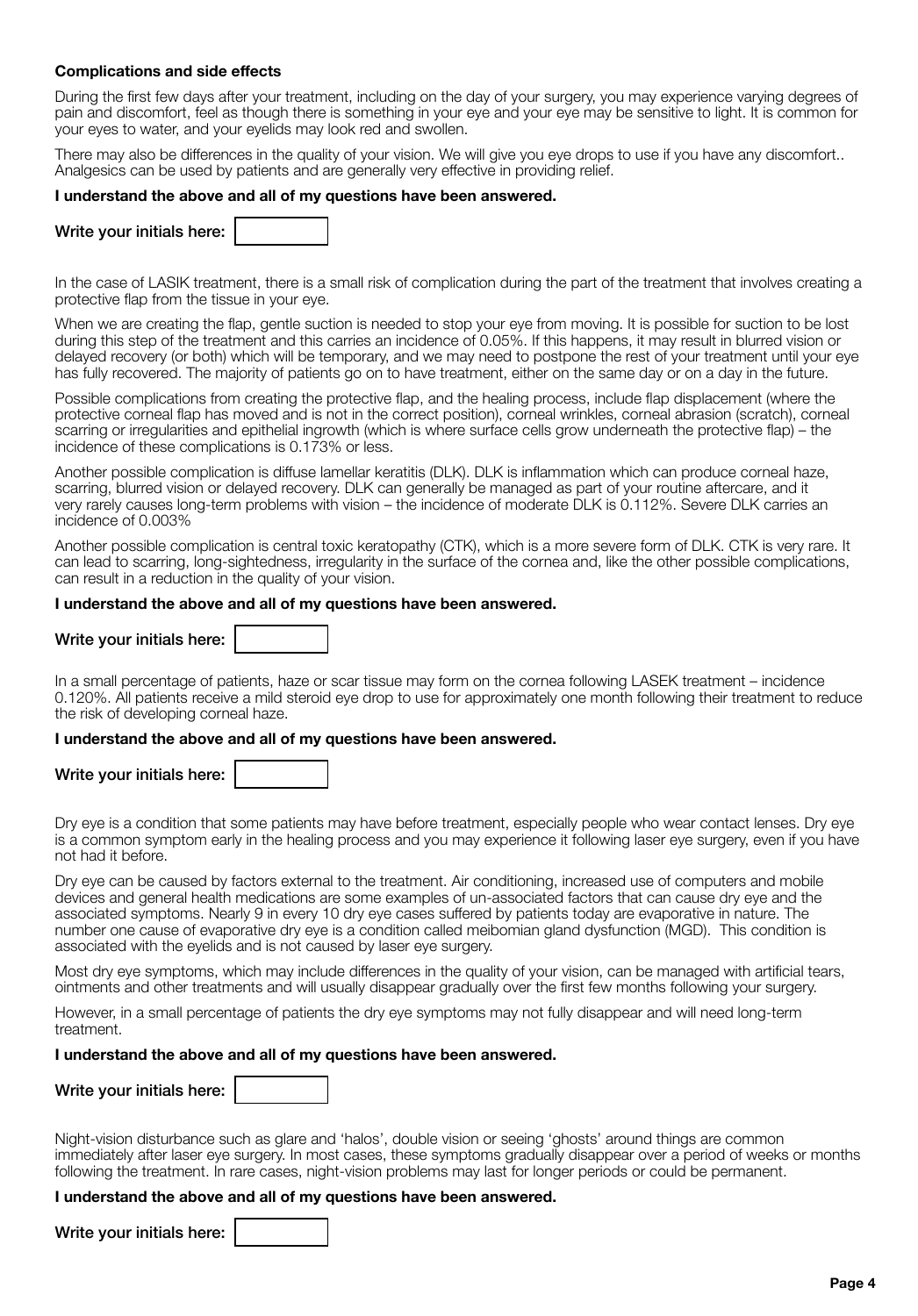Infection of the cornea can result in scarring, or a permanent reduction in, or loss of, uncorrected and corrected vision.

However, the risk of severe corneal infection that could also affect the inner eye is very low (0.0046% with LASIK and 0.013% with LASEK). The risks are greater with contact lenses.

Corneal infection develops rarely, either as a result of the way a patient's eyes heal, a surgical complication or due to unrelated issues.

Corneal infection can slow your recovery and we may recommend further treatment. Corneal infection can affect the level, quality and sharpness of the vision that can be achieved through further treatment. This means that if your vision can be corrected to 6/6 (or 20/20) with glasses or contact lenses before treatment, it may not be possible to correct it to the same level after your treatment if you have a corneal infection.

#### **I understand the above and all of my questions have been answered.**

|  | Write your initials here: |  |
|--|---------------------------|--|
|  |                           |  |

Keratoconus is a condition that can result in a weakening of the inner layers of the cornea, and may need to be corrected with a special contact lens or surgery, including corneal cross-linking or even a corneal transplant. This condition affects approximately 1 in 2,000 people (0.05%) in the general population, regardless of whether or not they have had laser eye surgery. Ectasia is the name given to a very similar, even identical, condition that sometimes develops after laser eye surgery, particularly LASIK surgery. The risk of ectasia after laser eye surgery is lower than the risk of keratoconus in the general population as a result of the diagnostic screening tests we carry out during your pre-treatment consultation which can identify risk factors for keratoconus or ectasia in many patients. It is not known whether ectasia is a unique condition associated with, or caused by, laser eye surgery, or if it is simply that keratoconus had not yet developed at the time of treatment, but would have developed anyway, whether a patient has had laser eye surgery or not. Either way, ectasia following laser eye surgery is rare. If you do have ectasia, you could need further treatment, similar to that described above for keratoconus, and it may result in a permanent reduction in the quality of your vision.

#### **I understand the above and all of my questions have been answered.**

# Write your initials here:

Most published scientific literature shows that laser eye surgery is safe and effective in patients with stable or wellcontrolled autoimmune conditions. If you have an autoimmune disorder, it is important to understand that you may be at an increased risk of complications compared with patients who do not have autoimmune disorders.

Patients who have certain types of autoimmune conditions, even before laser eye surgery, can sometimes experience eye and vision problems ranging from mild dryness to a breakdown or thinning of the cornea (the front of the eye).

This thinning condition is very uncommon, but it can lead to discomfort and reduced vision, and may need long-term medical treatment. In very rare cases these conditions may mean that you need more surgery. It is not known whether having laser eye surgery means you are more likely to develop these conditions.

#### **I understand the above and all of my questions have been answered.**

|  | Write your initials here: |  |
|--|---------------------------|--|
|  |                           |  |

Posterior Vitreous Detachment (PVD) is a condition that can occur whether or not you have had laser eye surgery. There is low level evidence that laser eye surgery may hasten the onset of this naturally occurring event. PVD can cause vitreous opacities (floaters) and other conditions of the retina.

It is impossible to list every complication which could arise from laser eye surgery. We have not told you about risks and complications that are considered to be unforeseeable or extremely rare, or which have not previously been reported. Also, there may be long-term effects that we do not yet know or cannot expect at the current time.

I understand the above and all of my questions have been answered.

|  | Write your initials here: |
|--|---------------------------|
|--|---------------------------|

#### **After your procedure**

We recommend that you do not travel alone for at least two hours after your eye surgery, even if you are travelling a route you know well, or for a week after your eye surgery, where you are travelling a route you do not know well.

We cannot predict how you will feel after your eye surgery, and whether you will be able to use transport safely (either public transport or your own transport). For example, you may feel drowsy, disorientated, or have restricted vision.

#### **I understand that if I decide to travel on my own following the treatment, this is at my own risk.**

**To achieve the best result and reduce the risks, I agree to follow the medication regime the surgeon or optometrist prescribes and the aftercare routine described in the information documents.**

**I agree to follow the aftercare advice you give me relating to protecting my eyes and I will take my medications, including my antibiotic and anti-inflammatory drops, as prescribed.**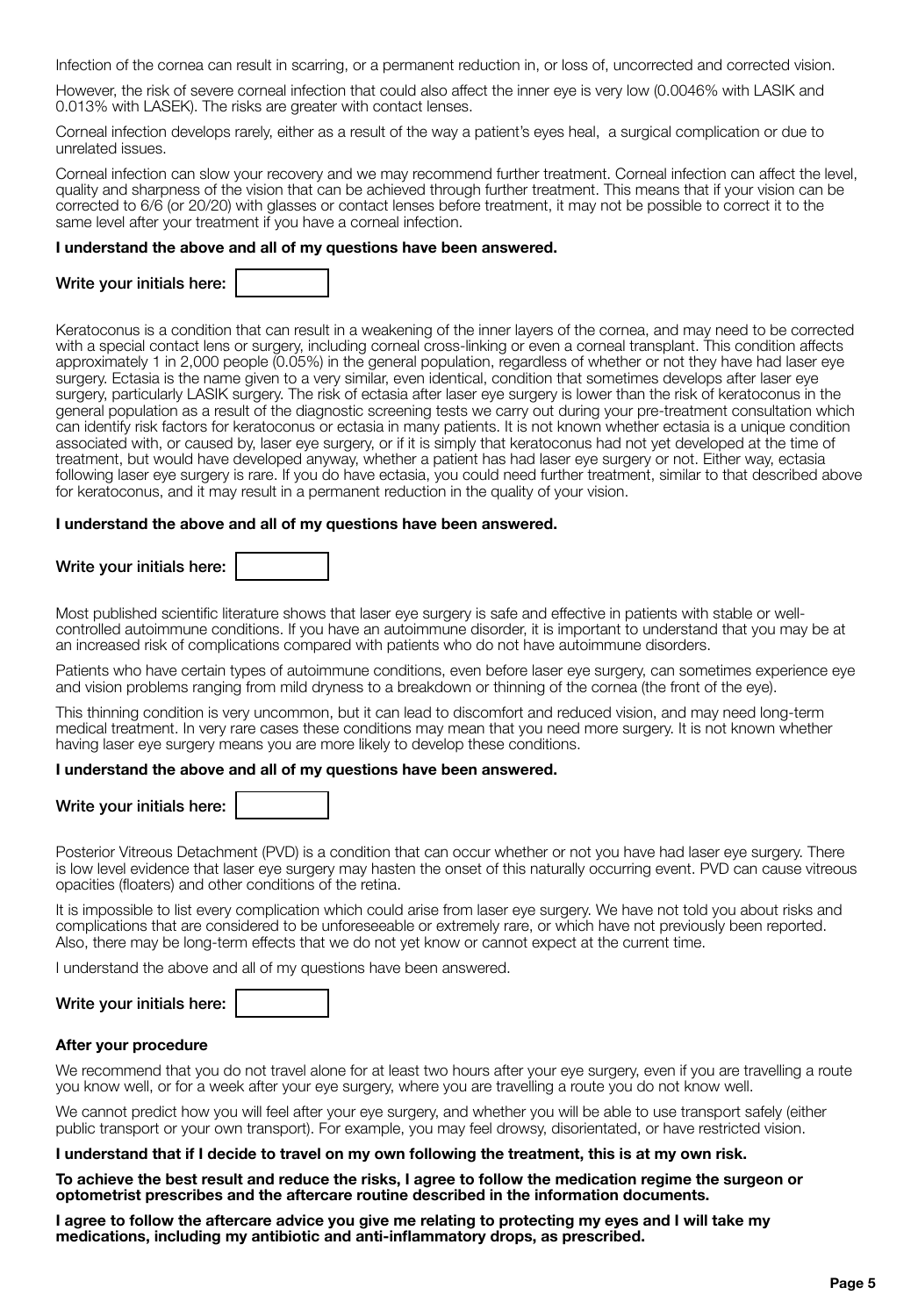**It is important that your eye health is checked every two years (unless recommended otherwise by a clinician after discharge) and the thickness of certain layers of the outer surface of the eye (known as the cornea) is measured.**

**I acknowledge your recommendation and agree to have bi-annual (two yearly) eye examinations, unless recommended otherwise by a clinician after discharge. I understand the above and all of my questions have been answered.**

| Write your initials here: |  |
|---------------------------|--|
|---------------------------|--|

# **Patient consent**

Your surgeon will help you with the choices in this section. I give my consent to having the following treatment. (Tick the appropriate box.)

| Write your initials here:                                         |                                                                      |  |  |  |  |
|-------------------------------------------------------------------|----------------------------------------------------------------------|--|--|--|--|
| I choose to have laser eye surgery with iDesign:<br>No.<br>Yes II |                                                                      |  |  |  |  |
| Distance vision<br>Near vision                                    | Right eye $\Box$ Left eye $\Box$<br>Right eye $\Box$ Left eye $\Box$ |  |  |  |  |
| I choose to have iLASIK or LASEK surgery to improve:              |                                                                      |  |  |  |  |

# **Use of personal information**

I understand personal information relating to my treatment will be used to: help you provide my treatment; review my treatment; give me advice about additional treatment; carry out any additional treatment; and manage your business properly, for example to allow you to keep accurate records and for quality-control purposes.

I understand information relating to my treatment will be used for research purposes and statistical analysis, in connection with academic and scientific papers, presentations and other publications. I understand that information relating to my treatment and used for these purposes will not reveal my identity.

Write your initials here:

I understand that Optical Express may receive my medical records, including, but not limited to, reports, charts, medical history and record entries by different doctors or healthcare professionals, photographs, findings, ophthalmic (eye) or other scans, radiographs (x-rays), prescriptions, diagnosis, medical testing, test results, billing, and other treatment records in my doctor's possession ("Medical Records") to the extent necessary for treatment, determination of clinical management plans, customer service, and billing. My Medical Records will only be shared with third parties if this is covered by my consent or otherwise permitted by the applicable law. Optical Express may also use this information for internal educational and internal data review and analysis purposes.

I will not, nor shall anyone on my behalf seek legal, equitable or monetary damages or remedies for such disclosure. I acknowledge that use of my Medical Records is without compensation and that I will not nor shall anyone on my behalf have any right of approval, claim of compensation, or seek or obtain legal, equitable or monetary damages or remedies arising out of any use such that comply with the terms of this Consent.

Write your initials here:

#### **Patient declaration**

Further to my consultation with my optometrist I have taken part in a discussion with a second clinician who also discussed with me the risks, benefits and alternatives to laser eye surgery.

I confirm that I have taken enough time to carefully and thoroughly read and understand the information in this document and the other information I received during my pre-treatment consultation.

I confirm that I have not been placed under any pressure and I do not feel obliged to have treatment. I understand that the decision whether to go ahead with laser eye surgery is mine alone, and should be based on the information I have received in this document and during my pre-treatment consultation.

I confirm that all my questions have been answered, and I am satisfied with the answers.

I understand that laser eye surgery is an elective procedure (which means that I can choose whether or not to have this procedure). I understand that there are other ways to correct vision, some which involve surgery and some which do not. The risks and benefits of treatment have been thoroughly explained to me.

I give my consent to go ahead with surgery.

#### Write your initials here: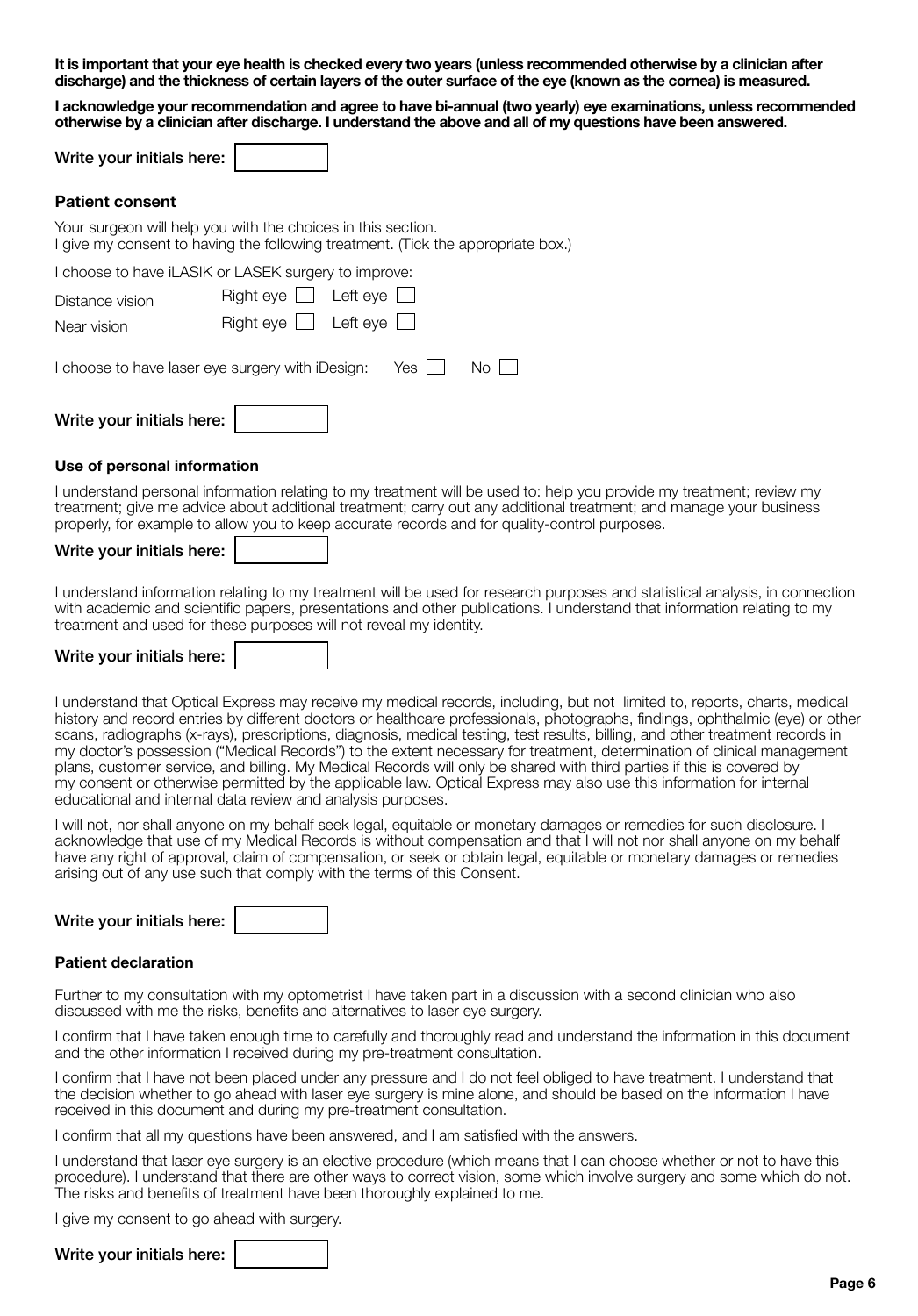# **Confirmation of declaration**

Please confirm you want to go ahead with the surgery by writing the following statement in the box below.

**'Having considered the information I received at my pre-treatment consultation and the information in this document, and discussed the risks, side effects, possible outcomes and benefits of treatment with my optometrist, second clinician and surgeon, I am happy to go ahead with the surgery. I understand I am under no obligation to do so.'**

#### **Surgeon declaration**

I have discussed the intended procedure with the patient. I am satisfied that the patient has read this informed consent document, and understands it and the risks and benefits of, and alternatives to, the treatment. The patient has told me that I have answered all their questions to their satisfaction. The patient has also told me they are willing to accept the risks associated with the intended treatment, and voluntarily agrees to have laser eye surgery. I agree to accept this patient on the above terms and provide treatment as set out in this document.

|                                          | Surgeon's signature:                                                                                      |
|------------------------------------------|-----------------------------------------------------------------------------------------------------------|
|                                          | Surgeon's full name (print):                                                                              |
|                                          | Date of surgeon's signature:                                                                              |
|                                          | Surgeon's status (please tick as appropriate):<br>Independent practitioner<br>Employee of Optical Express |
|                                          | Notes:                                                                                                    |
|                                          |                                                                                                           |
|                                          |                                                                                                           |
| Your signature:                          |                                                                                                           |
| Your full name (print):                  |                                                                                                           |
| Your date of birth:                      |                                                                                                           |
| Date of your pre-treatment consultation: |                                                                                                           |
| Date of your signature:                  |                                                                                                           |
| Witness declaration                      |                                                                                                           |
| Witness's signature:                     |                                                                                                           |
| Witness's full name (print):             |                                                                                                           |
| Witness's date of birth:                 |                                                                                                           |

Date of witness's signature:

UK/ROI-LVC-CONS-23-12-20